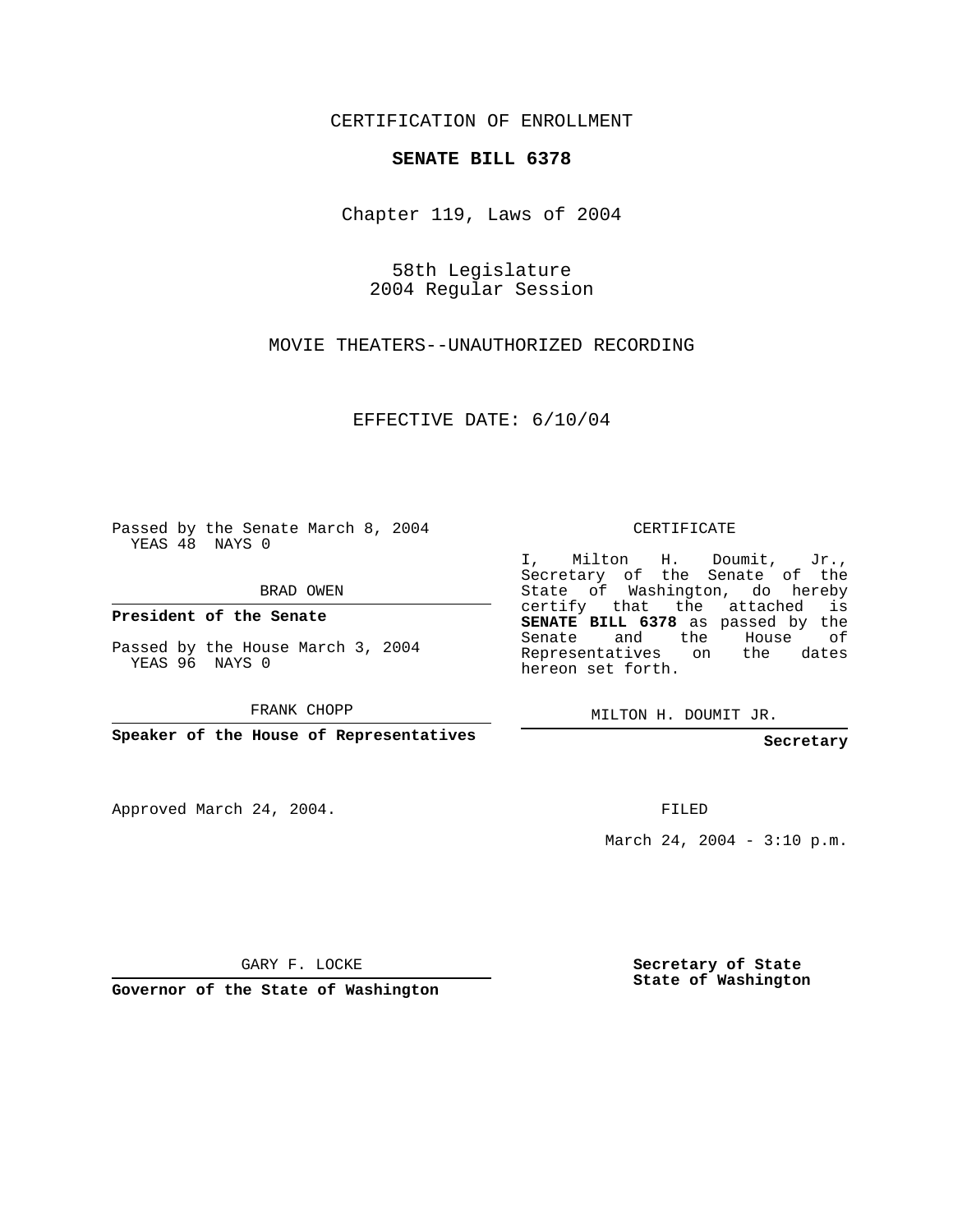## **SENATE BILL 6378** \_\_\_\_\_\_\_\_\_\_\_\_\_\_\_\_\_\_\_\_\_\_\_\_\_\_\_\_\_\_\_\_\_\_\_\_\_\_\_\_\_\_\_\_\_

\_\_\_\_\_\_\_\_\_\_\_\_\_\_\_\_\_\_\_\_\_\_\_\_\_\_\_\_\_\_\_\_\_\_\_\_\_\_\_\_\_\_\_\_\_

## AS AMENDED BY THE HOUSE

Passed Legislature - 2004 Regular Session

**State of Washington 58th Legislature 2004 Regular Session By** Senators Esser, Haugen, McCaslin, Prentice, Hale, B. Sheldon and Keiser

Read first time 01/19/2004. Referred to Committee on Judiciary.

 AN ACT Relating to prohibiting unauthorized operation of a recording device in a motion picture exhibition facility; adding a new chapter to Title 19 RCW; and prescribing penalties.

BE IT ENACTED BY THE LEGISLATURE OF THE STATE OF WASHINGTON:

 NEW SECTION. **Sec. 1.** (1) Whoever, without the consent of the owner or lessee of the motion picture exhibition facility and the licensor of the motion picture being exhibited, knowingly operates an audiovisual recording function of a device in a motion picture exhibition facility is guilty of a gross misdemeanor.

 (2) The owner or lessee of a motion picture exhibition facility where a motion picture is being exhibited, or the authorized agent or employee of such owner or lessee, or the licensor of the motion picture being exhibited or his or her agent or employee, who alerts law enforcement authorities of an alleged violation of this section shall not be liable in any civil action arising out of measures taken by such owner, lessee, licensor, agent, or employee in the course of subsequently detaining a person that the owner, lessee, licensor, agent, or employee in good faith believed to have violated this section while awaiting the arrival of law enforcement authorities, unless the